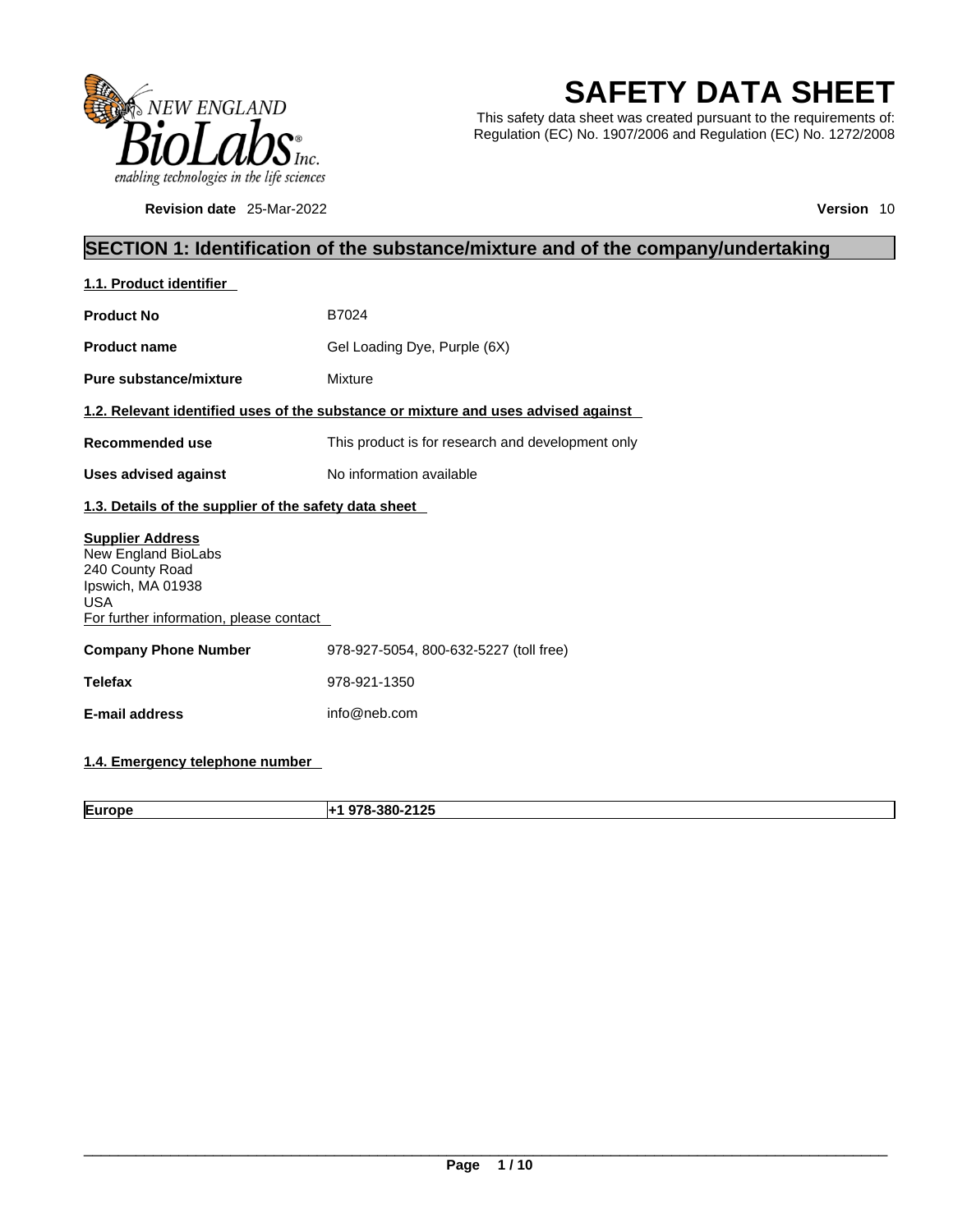#### **SECTION 2: Hazards identification**

#### **2.1. Classification of the substance or mixture**

*Regulation (EC) No 1272/2008* 

**Chronic aquatic toxicity** Chronic **aquatic toxicity** Category 3 - (H412)

#### **2.2. Label elements**

#### **Hazard statements**

H412 - Harmful to aquatic life with long lasting effects

#### **Precautionary Statements - EU (§28, 1272/2008)**

P273 - Avoid release to the environment

P501 - Dispose of contents/ container to an approved waste disposal plant

#### **2.3. Other hazards**

No information available.

### **SECTION 3: Composition/information on ingredients**

#### **3.1 Substances**

Not applicable

#### **3.2 Mixtures**

| Chemical<br>name                                      | Weight-% | <b>REACH</b> registration<br>number | EC No     | Classification according<br>to Regulation (EC) No.<br>1272/2008 [CLP] | Specific<br>concentratio<br>$\ln$ limit (SCL) | <b>IM-Factol M-Factor</b><br>(long-ter<br>m) |
|-------------------------------------------------------|----------|-------------------------------------|-----------|-----------------------------------------------------------------------|-----------------------------------------------|----------------------------------------------|
| Ethylenedia<br>mine<br>tetraacetic<br>acid<br>60-00-4 | $1 - 5$  | No data available                   | 200-449-4 | Eye Irrit. 2 (H319)                                                   |                                               |                                              |

#### **Full text of H- and EUH-phrases: see section 16**

#### *Acute Toxicity Estimate*

If LD50/LC50 data is not available or does not correspond to the classification category, then the appropriate conversion value from CLP Annex I, Table 3.1.2, is used to calculate the acute toxicity estimate (ATEmix) for classifying a mixture based on its components

| Chemical name                                  |      | Oral LD50 mg/kg   Dermal LD50 mg/kg  Inhalation LC50 - 4   Inhalation LC50 - 4   Inhalation LC50 - 4 | mq/L              | hour - dust/mist -   hour - vapor - mg/L   hour - gas - ppm |                   |
|------------------------------------------------|------|------------------------------------------------------------------------------------------------------|-------------------|-------------------------------------------------------------|-------------------|
| Ethylenediamine<br>tetraacetic acid<br>60-00-4 | 2000 | No data available                                                                                    | No data available | No data available                                           | No data available |

#### **SECTION 4: First aid measures**

#### **4.1. Description of first aid measures**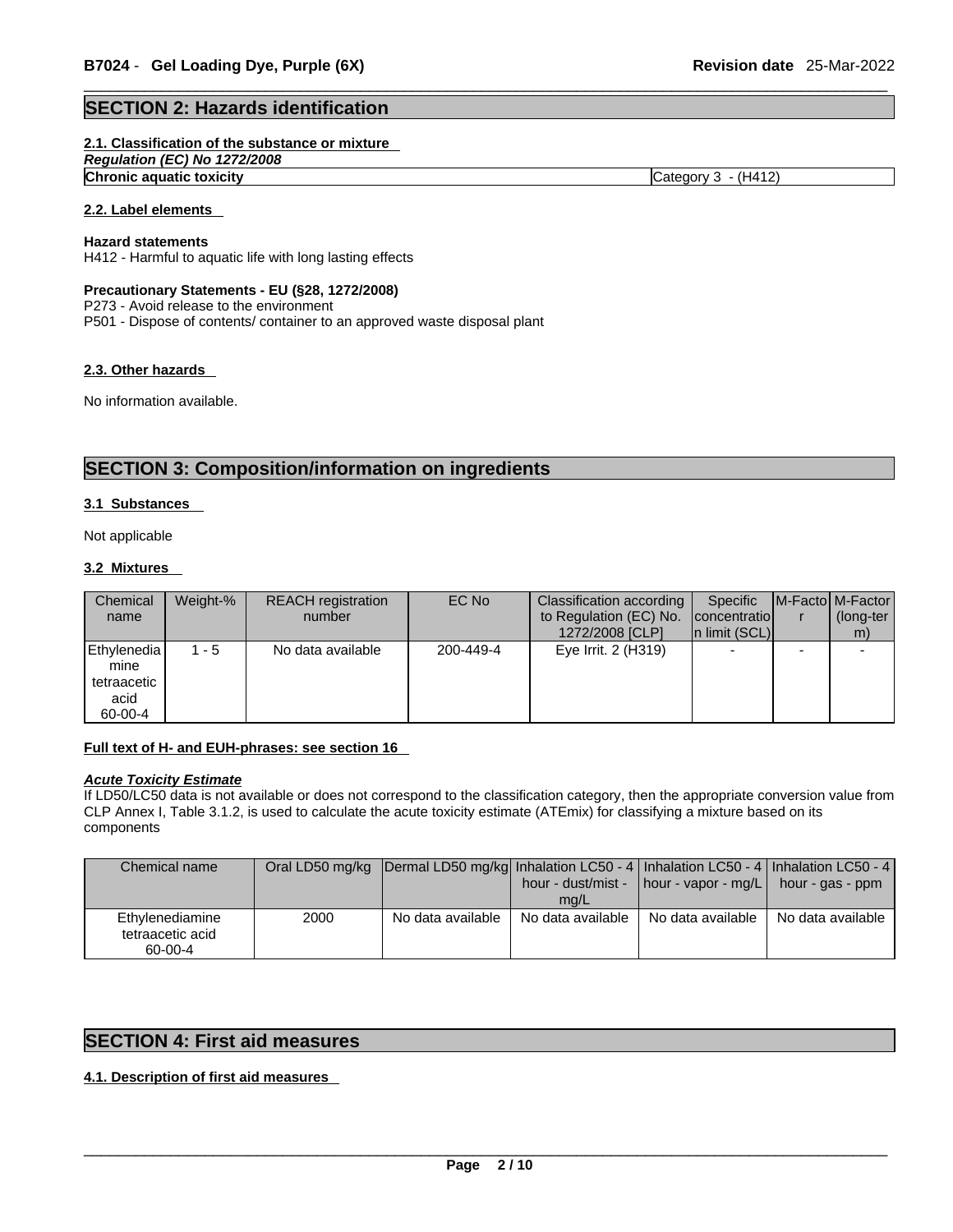| <b>Inhalation</b>                                                               | Remove to fresh air.                                                                                                    |  |  |  |
|---------------------------------------------------------------------------------|-------------------------------------------------------------------------------------------------------------------------|--|--|--|
| Eye contact                                                                     | Rinse thoroughly with plenty of water for at least 15 minutes, lifting lower and upper eyelids.<br>Consult a physician. |  |  |  |
| <b>Skin contact</b>                                                             | Wash skin with soap and water. In the case of skin irritation or allergic reactions see a<br>physician.                 |  |  |  |
| Ingestion                                                                       | Rinse mouth.                                                                                                            |  |  |  |
| 4.2. Most important symptoms and effects, both acute and delayed                |                                                                                                                         |  |  |  |
| <b>Symptoms</b>                                                                 | No information available.                                                                                               |  |  |  |
| 4.3. Indication of any immediate medical attention and special treatment needed |                                                                                                                         |  |  |  |
| Note to physicians                                                              | Treat symptomatically.                                                                                                  |  |  |  |

### **SECTION 5: Firefighting measures**

#### **5.1. Extinguishing media**

| <b>Suitable Extinguishing Media</b>                        | Use extinguishing measures that are appropriate to local circumstances and the<br>surrounding environment. |
|------------------------------------------------------------|------------------------------------------------------------------------------------------------------------|
| <b>Large Fire</b>                                          | CAUTION: Use of water spray when fighting fire may be inefficient.                                         |
| Unsuitable extinguishing media                             | Do not scatter spilled material with high pressure water streams.                                          |
| 5.2. Special hazards arising from the substance or mixture |                                                                                                            |
| Specific hazards arising from the<br>chemical              | No information available.                                                                                  |
| 5.3. Advice for firefighters                               |                                                                                                            |

**Special protective equipment and precautions for fire-fighters** Firefighters should wear self-contained breathing apparatus and full firefighting turnout gear. Use personal protection equipment.

### **SECTION 6: Accidental release measures**

#### **6.1. Personal precautions, protective equipment and emergency procedures**

| <b>Personal precautions</b>                               | Ensure adequate ventilation.                                          |  |  |
|-----------------------------------------------------------|-----------------------------------------------------------------------|--|--|
| For emergency responders                                  | Use personal protection recommended in Section 8.                     |  |  |
| 6.2. Environmental precautions                            |                                                                       |  |  |
| <b>Environmental precautions</b>                          | See Section 12 for additional Ecological Information.                 |  |  |
| 6.3. Methods and material for containment and cleaning up |                                                                       |  |  |
| <b>Methods for containment</b>                            | Prevent further leakage or spillage if safe to do so.                 |  |  |
| Methods for cleaning up                                   | Take up mechanically, placing in appropriate containers for disposal. |  |  |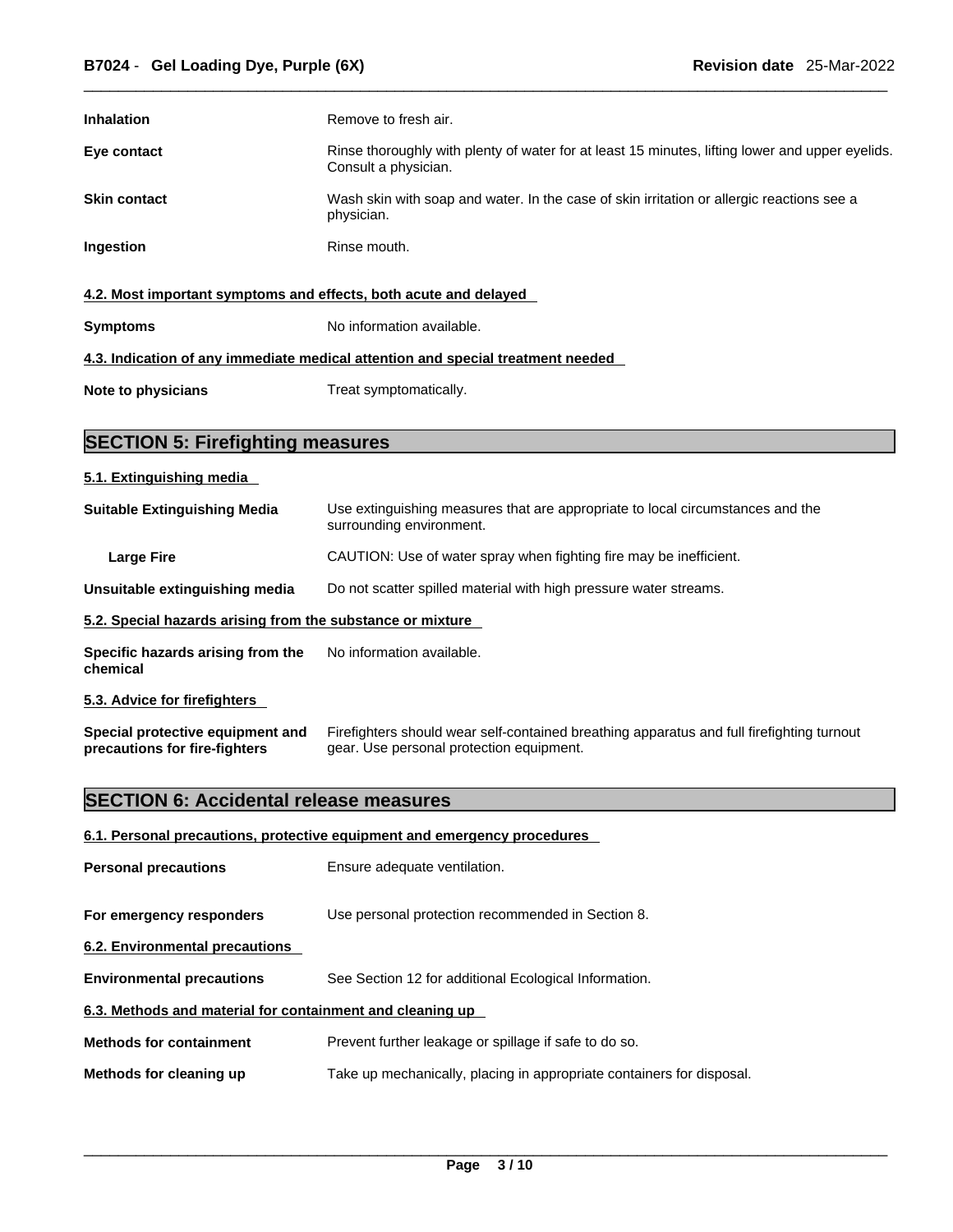**Prevention of secondary hazards** Clean contaminated objects and areas thoroughly observing environmental regulations.

#### **6.4. Reference to other sections**

**Reference to other sections** See section 8 for more information. See section 13 for more information.

### **SECTION 7: Handling and storage**

| 7.1. Precautions for safe handling                                |                                                                        |  |  |
|-------------------------------------------------------------------|------------------------------------------------------------------------|--|--|
| Advice on safe handling                                           | Ensure adequate ventilation.                                           |  |  |
| General hygiene considerations                                    | Handle in accordance with good industrial hygiene and safety practice. |  |  |
| 7.2. Conditions for safe storage, including any incompatibilities |                                                                        |  |  |
| <b>Storage Conditions</b>                                         | Keep container tightly closed in a dry and well-ventilated place.      |  |  |
| 7.3. Specific end use(s)                                          |                                                                        |  |  |

**Risk management methods [RMM]** The information required is contained in this Safety Data Sheet.

### **SECTION 8: Exposure controls/personal protection**

#### **8.1. Control parameters**

| <b>Exposure Limits</b>                                                               | This product, as supplied, does not contain any hazardous materials with occupational<br>exposure limits established by the region specific regulatory bodies.              |
|--------------------------------------------------------------------------------------|-----------------------------------------------------------------------------------------------------------------------------------------------------------------------------|
| <b>Biological occupational exposure</b><br>limits                                    | This product, as supplied, does not contain any hazardous materials with biological limits<br>established by the region specific regulatory bodies.                         |
| Derived No Effect Level (DNEL)<br><b>Predicted No Effect Concentration</b><br>(PNEC) | No information available.<br>No information available.                                                                                                                      |
| 8.2. Exposure controls                                                               |                                                                                                                                                                             |
| <b>Engineering controls</b>                                                          | No information available.                                                                                                                                                   |
| Individual protection measures,<br>such as personal protective<br>equipment          |                                                                                                                                                                             |
| <b>Eye/face protection</b>                                                           | No special protective equipment required.                                                                                                                                   |
| Skin and body protection                                                             | No special protective equipment required.                                                                                                                                   |
| <b>Respiratory protection</b>                                                        | No protective equipment is needed under normal use conditions. If exposure limits are<br>exceeded or irritation is experienced, ventilation and evacuation may be required. |
| General hygiene considerations                                                       | Handle in accordance with good industrial hygiene and safety practice.                                                                                                      |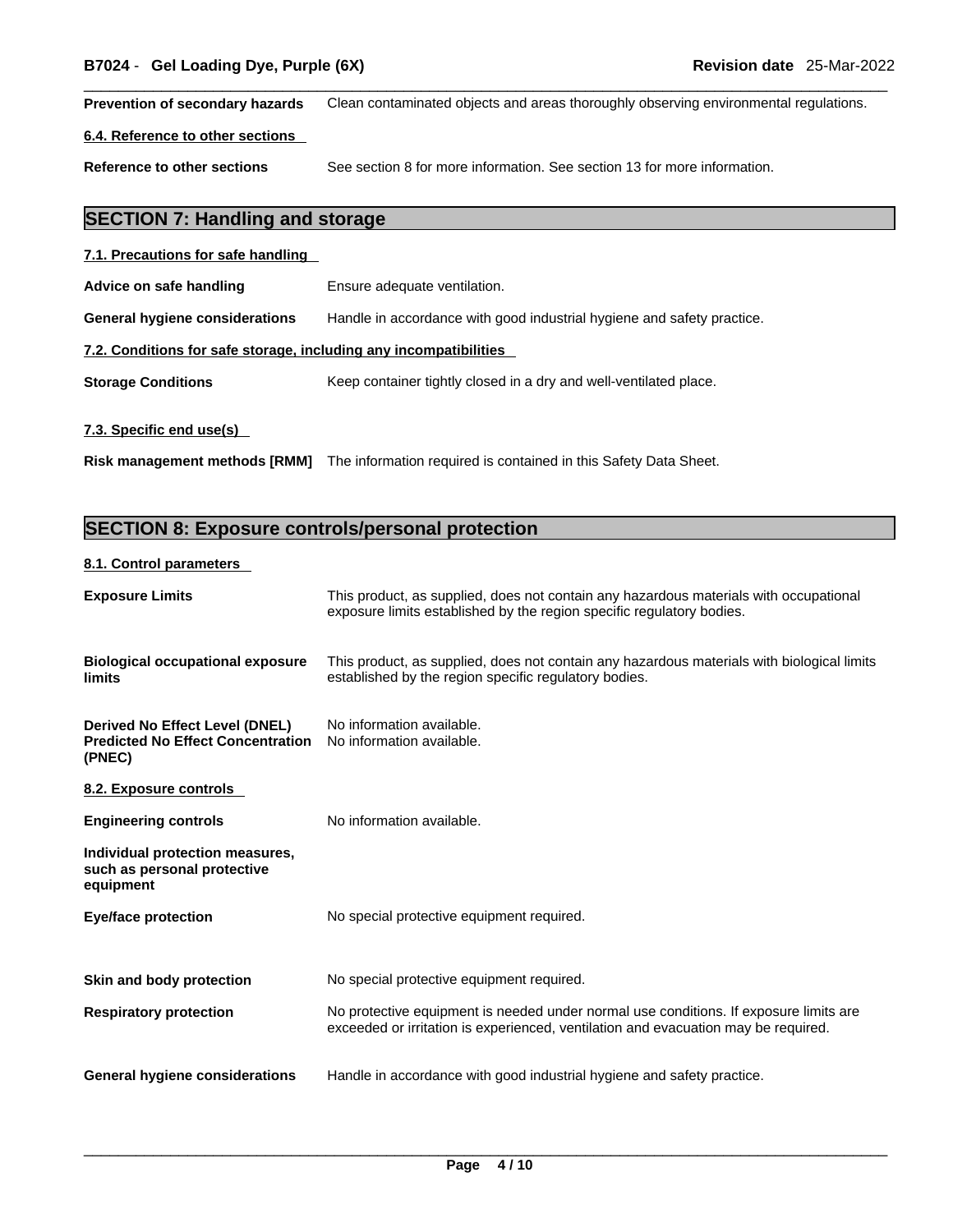**Environmental exposure controls** No information available.

### **SECTION 9: Physical and chemical properties**

#### **9.1. Information on basic physical and chemical properties**

| <b>Physical state</b>             | Liquid                   |                  |
|-----------------------------------|--------------------------|------------------|
| Appearance                        | Purple                   |                  |
| Color                             | Colorless                |                  |
| Odor                              | Mild.                    |                  |
| <b>Odor threshold</b>             | No information available |                  |
| <b>Property</b>                   | <b>Values</b>            | Remarks • Method |
| Melting point / freezing point    | No data available        |                  |
| Initial boiling point and boiling | 100 °C                   |                  |
| range                             |                          |                  |
| Flammability (solid, gas)         | No data available        | None known       |
| <b>Flammability Limit in Air</b>  |                          | None known       |
| Upper flammability or explosive   | No data available        |                  |
| limits                            |                          |                  |
| Lower flammability or explosive   | No data available        |                  |
| limits                            |                          |                  |
| <b>Flash point</b>                | 100 °C                   |                  |
| <b>Autoignition temperature</b>   | °C<br>200                |                  |
| <b>Decomposition temperature</b>  |                          | None known       |
| рH                                | 8.5                      |                  |
| pH (as aqueous solution)          | No data available        | None known       |
| <b>Kinematic viscosity</b>        | No data available        | None known       |
| <b>Dynamic viscosity</b>          | No data available        | None known       |
| <b>Water solubility</b>           | No data available        | None known       |
| Solubility(ies)                   | No data available        | None known       |
| <b>Partition coefficient</b>      | No data available        | None known       |
| Vapor pressure                    | No data available        | None known       |
| <b>Relative density</b>           | No data available        | None known       |
| <b>Bulk density</b>               | No data available        |                  |
| <b>Liquid Density</b>             | No data available        |                  |
| Vapor density                     | No data available        | None known       |
| <b>Particle characteristics</b>   |                          |                  |
| <b>Particle Size</b>              | No information available |                  |
| <b>Particle Size Distribution</b> | No information available |                  |
|                                   |                          |                  |

#### **9.2. Other information**

*9.2.1. Information with regard to physical hazard classes* Not applicable

*9.2.2. Other safety characteristics* No information available

### **SECTION 10: Stability and reactivity**

#### **10.1. Reactivity**

**Reactivity No information available.** 

#### **10.2. Chemical stability**

**Stability** Stable under normal conditions.

### **Explosion data**

**Sensitivity to mechanical impact** None.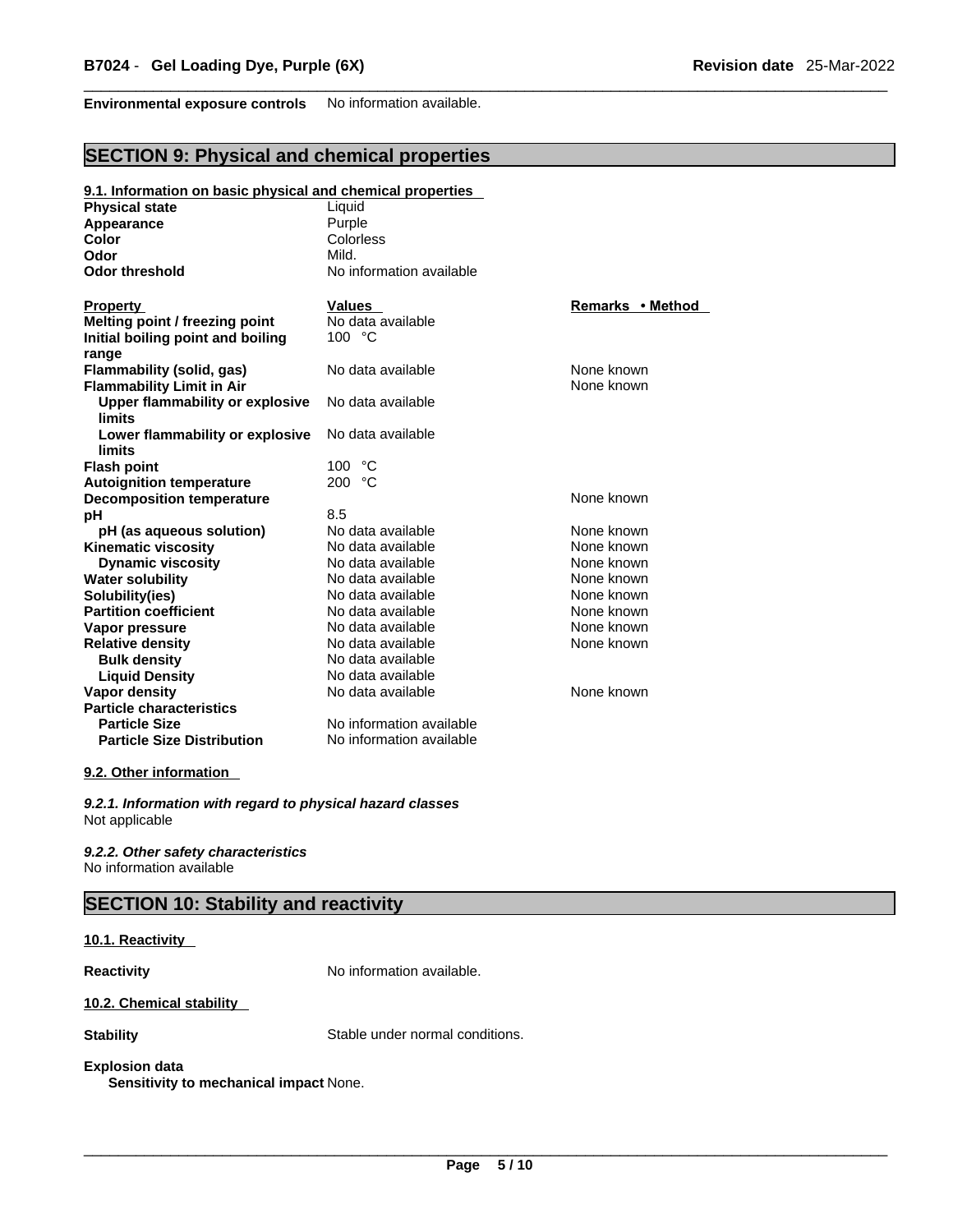**Sensitivity to static discharge** None.

#### **10.3. Possibility of hazardous reactions**

**Possibility of hazardous reactions** None under normal processing.

**10.4. Conditions to avoid** 

**Conditions to avoid** None known based on information supplied.

**10.5. Incompatible materials**

**Incompatible materials** None known based on information supplied.

**10.6. Hazardous decomposition products** 

**Hazardous decomposition products** None known based on information supplied.

#### **SECTION 11: Toxicological information**

#### **11.1. Information on hazard classes as defined in Regulation (EC) No 1272/2008**

**Information on likely routes of exposure**

#### **Product Information**

| <b>Inhalation</b>                                                            | Specific test data for the substance or mixture is not available. |  |
|------------------------------------------------------------------------------|-------------------------------------------------------------------|--|
| Eye contact                                                                  | Specific test data for the substance or mixture is not available. |  |
| <b>Skin contact</b>                                                          | Specific test data for the substance or mixture is not available. |  |
| Ingestion                                                                    | Specific test data for the substance or mixture is not available. |  |
| Symptoms related to the physical, chemical and toxicological characteristics |                                                                   |  |

**Symptoms** No information available.

**Acute toxicity** 

**Numerical measures of toxicity**

**The following values are calculated based on chapter 3.1 of the GHS document ATEmix (oral)** 77,272.70 mg/kg

#### **Component Information**

| Chemical name               | Oral LD50         | Dermal LD50 | <b>Inhalation LC50</b> |
|-----------------------------|-------------------|-------------|------------------------|
| Ethylenediamine tetraacetic | Rat<br>2000 mg/kg |             |                        |
| acid                        |                   |             |                        |

#### **Delayed and immediate effects as well as chronic effects from short and long-term exposure**

| <b>Skin corrosion/irritation</b>  | No information available. |
|-----------------------------------|---------------------------|
| Serious eye damage/eye irritation | No information available. |
| Respiratory or skin sensitization | No information available. |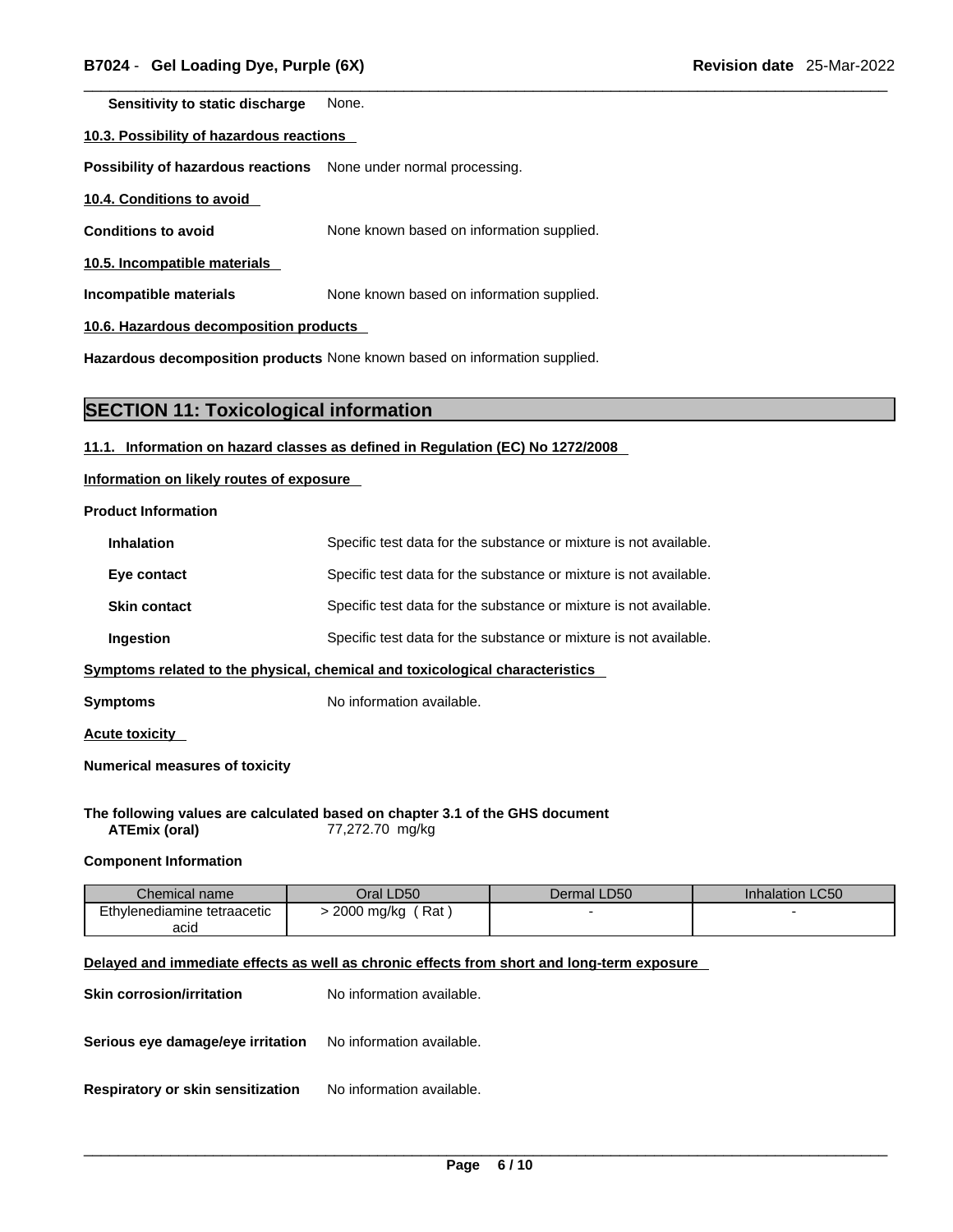| Germ cell mutagenicity                  | No information available. |
|-----------------------------------------|---------------------------|
| Carcinogenicity                         | No information available. |
| <b>Reproductive toxicity</b>            | No information available. |
| <b>STOT - single exposure</b>           | No information available. |
| <b>STOT - repeated exposure</b>         | No information available. |
| <b>Aspiration hazard</b>                | No information available. |
| 11.2. Information on other hazards      |                           |
| 11.2.1. Endocrine disrupting properties |                           |
| <b>Endocrine disrupting properties</b>  | No information available. |
| 11.2.2. Other information               |                           |
| Other adverse effects                   | No information available. |

### **SECTION 12: Ecological information**

#### **12.1. Toxicity**

**Ecotoxicity Harmful to aquatic life with long lasting effects.** 

**Unknown aquatic toxicity** Contains 0 % of components with unknown hazards to the aquatic environment.

| Chemical name                       | Algae/aquatic plants                                   | Fish                                                                                                         | Toxicity to<br>microorganisms | Crustacea                                 |
|-------------------------------------|--------------------------------------------------------|--------------------------------------------------------------------------------------------------------------|-------------------------------|-------------------------------------------|
| Ethylenediamine<br>tetraacetic acid | EC50: =1.01mg/L $(72h,$<br>Desmodesmus<br>subspicatus) | LC50: 34 - 62mg/L (96h,  <br>Lepomis macrochirus)<br>LC50: 44.2 - 76.5mg/L<br>(96h, Pimephales)<br>promelas) | $\overline{\phantom{0}}$      | EC50: $=113$ mg/L (48h,<br>Daphnia magna) |

#### **12.2. Persistence and degradability**

**Persistence and degradability** No information available.

#### **12.3. Bioaccumulative potential**

**Bioaccumulation** There is no data for this product.

#### **12.4. Mobility in soil**

**Mobility in soil** No information available.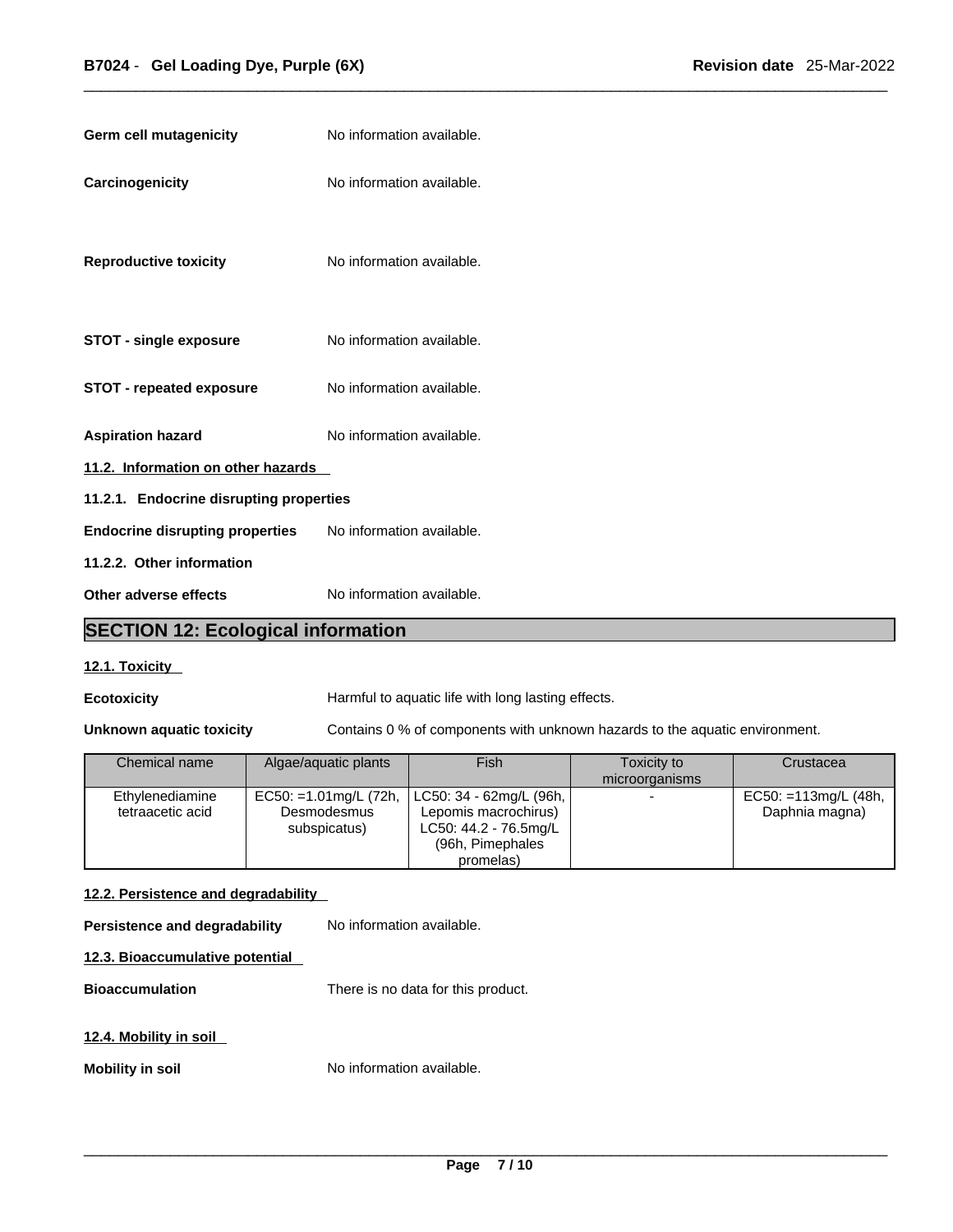#### **12.5. Results of PBT and vPvB assessment**

#### **PBT and vPvB assessment**

| Chemical name <sup>l</sup>       | PBT and vPvB assessment                             |
|----------------------------------|-----------------------------------------------------|
| Ethylenediamine tetraacetic acid | The substance is not PBT / vPvB PBT assessment does |
|                                  | not apply                                           |

#### **12.6. Other adverse effects**

**Endocrine disrupting properties** No information available.

#### **12.7. Other adverse effects**

No information available.

### **SECTION 13: Disposal considerations**

#### **13.1. Waste treatment methods**

| Waste from residues/unused    | Dispose of in accordance with local regulations. Dispose of waste in accordance with |
|-------------------------------|--------------------------------------------------------------------------------------|
| products                      | environmental legislation.                                                           |
| <b>Contaminated packaging</b> | Do not reuse empty containers.                                                       |

### **SECTION 14: Transport information**

| Not regulated<br>Not regulated<br>Not regulated<br>Not applicable<br>None                             |
|-------------------------------------------------------------------------------------------------------|
| Not regulated<br>Not regulated<br>Not regulated<br>Not applicable<br>None<br>No information available |
| Not regulated<br>Not regulated<br>Not regulated<br>Not applicable<br>None<br>Not regulated            |
|                                                                                                       |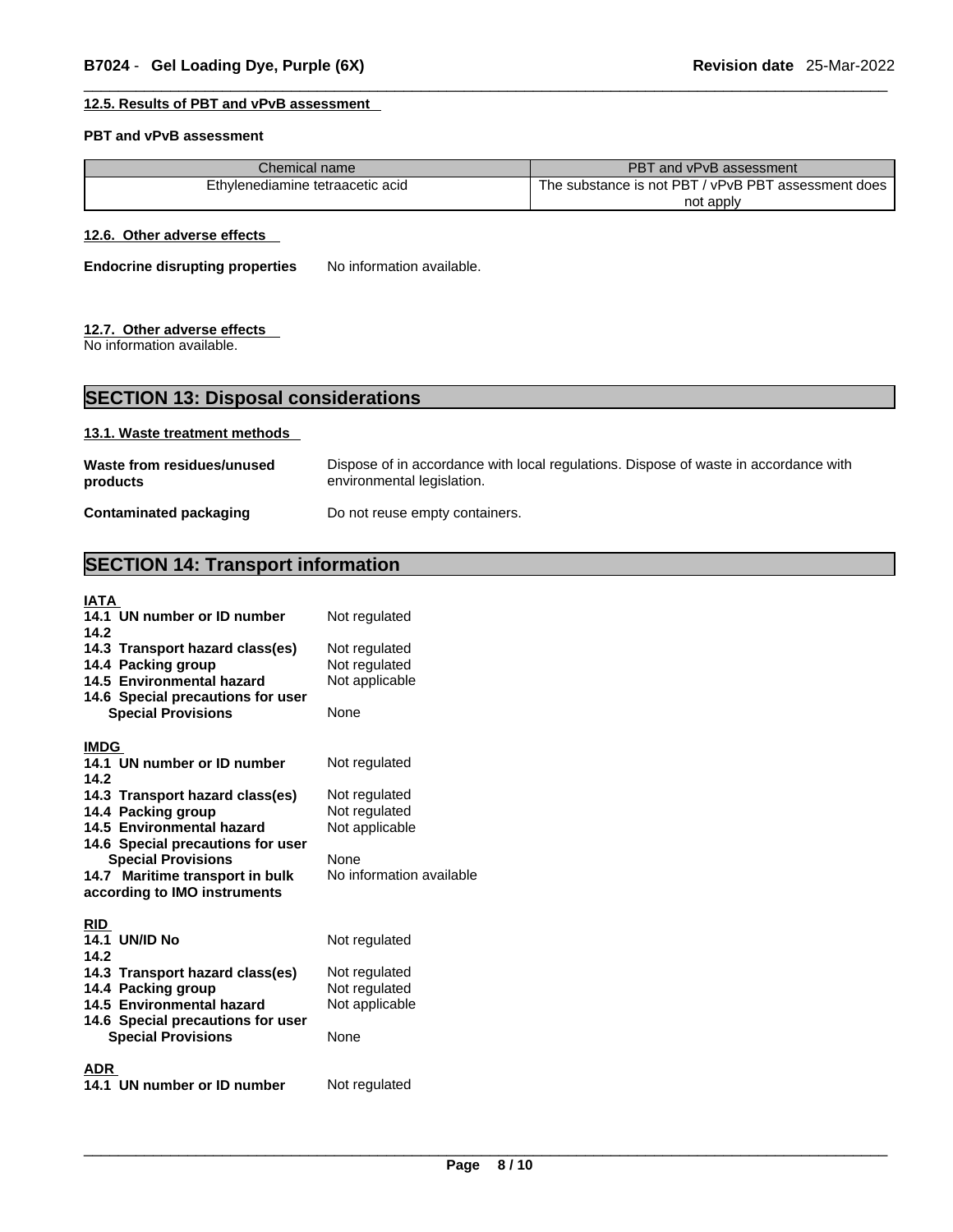| 14.2                              |                |
|-----------------------------------|----------------|
| 14.3 Transport hazard class(es)   | Not regulated  |
| 14.4 Packing group                | Not regulated  |
| 14.5 Environmental hazard         | Not applicable |
| 14.6 Special precautions for user |                |
| <b>Special Provisions</b>         | None           |
|                                   |                |

### **SECTION 15: Regulatory information**

#### **15.1. Safety, health and environmental regulations/legislation specific for the substance or mixture**

#### **European Union**

Take note of Directive 98/24/EC on the protection of the health and safety of workers from the risks related to chemical agents at work.

#### **Authorizations and/or restrictions on use:**

This product contains one or more substance(s) subject to restriction (Regulation (EC) No. 1907/2006 (REACH), Annex XVII)

| Chemical name                              | Restricted substance per REACH<br>Annex XVII | Substance subject to authorization per<br><b>REACH Annex XIV</b> |  |
|--------------------------------------------|----------------------------------------------|------------------------------------------------------------------|--|
| Ethylenediamine tetraacetic acid - 60-00-4 | ັ                                            |                                                                  |  |

#### **Persistent Organic Pollutants**

Not applicable

**Ozone-depleting substances (ODS) regulation (EC) 1005/2009** Not applicable

| Contact supplier for inventory compliance status |
|--------------------------------------------------|
| Contact supplier for inventory compliance status |
| Contact supplier for inventory compliance status |
| Contact supplier for inventory compliance status |
| Contact supplier for inventory compliance status |
| Contact supplier for inventory compliance status |
| Contact supplier for inventory compliance status |
| Contact supplier for inventory compliance status |
| Contact supplier for inventory compliance status |
|                                                  |

 **Legend:** 

 **TSCA** - United States Toxic Substances Control Act Section 8(b) Inventory

 **DSL/NDSL** - Canadian Domestic Substances List/Non-Domestic Substances List

 **EINECS/ELINCS** - European Inventory of Existing Chemical Substances/European List of Notified Chemical Substances

 **ENCS** - Japan Existing and New Chemical Substances

 **IECSC** - China Inventory of Existing Chemical Substances

 **KECL** - Korean Existing and Evaluated Chemical Substances

 **PICCS** - Philippines Inventory of Chemicals and Chemical Substances

 **AICS** - Australian Inventory of Chemical Substances

 **NZIoC** - New Zealand Inventory of Chemicals

#### **15.2. Chemical safety assessment**